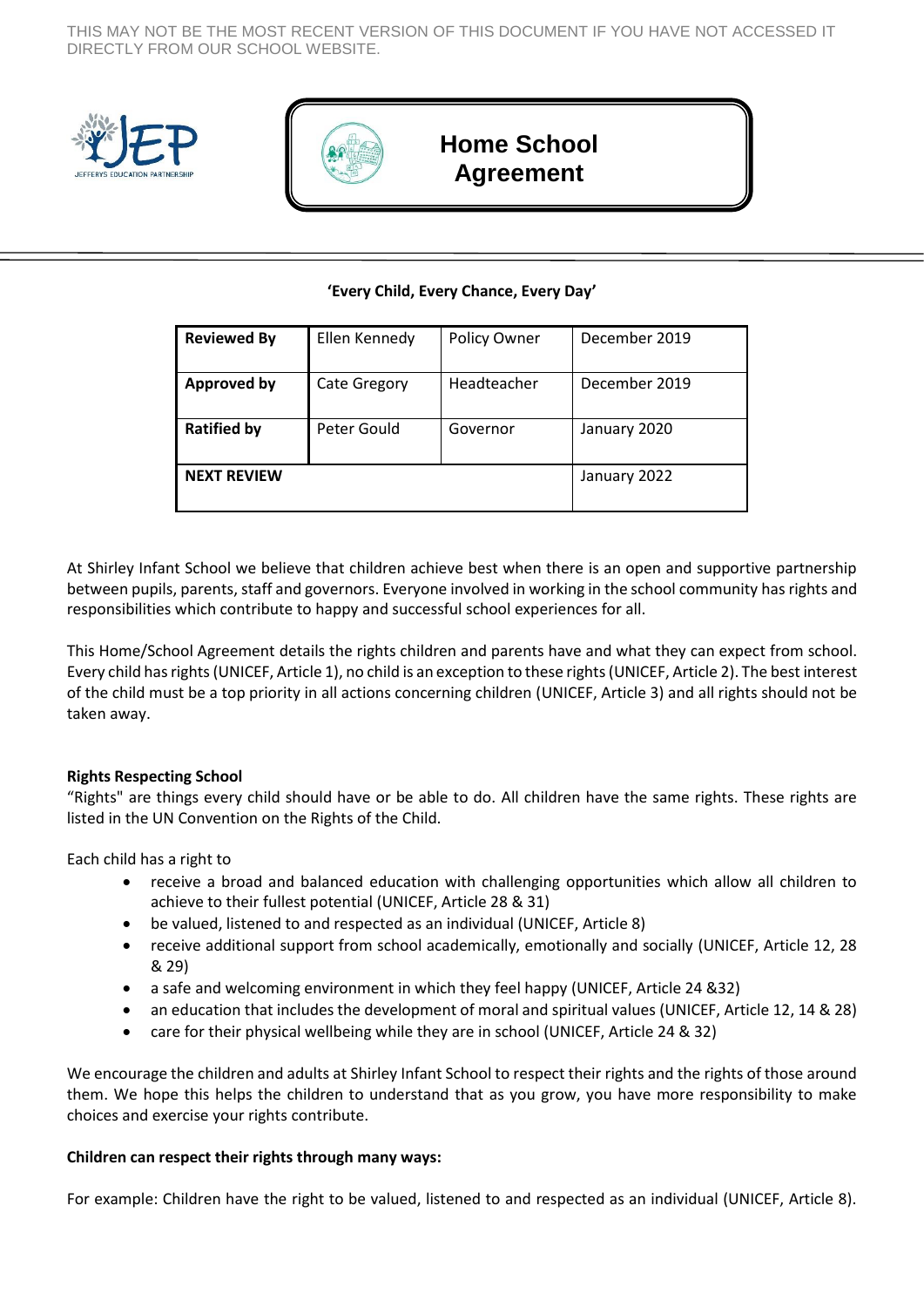We respect this right by listening when people speak. We respect this right by not talking over people when they speak.

Each child has a responsibility to (increasingly, according to their age)

- participate positively in school activities and not to prevent others from learning
- be kind, helpful and polite and to treat others as they would like to be treated
- show respect for all pupils, teachers and all other adults working with them in school

As parents and carers you have a right to

- know that your child will be kept safe in school
- be kept informed of your child's progress, achievements and any areas of difficulty
- have access to teachers and teaching assistants in order to discuss concerns or questions
- receive from the school any help and guidance which will enable you to support your child
- regular parents evenings, pupil progress drop in sessions and an annual report

As a school we will the respect the rights of parents and carers.

For example: Parents and carers have the right to be kept informed of your child's progress, achievements and any areas of difficulty. As a school we will respect this right by providing two parents evenings (one in Autumn and one in Spring). We respect this right by offering opportunities to discuss concerns and questions through informal conversations during drop off or pick up or additional times to talk at a time that suits you and the class teacher.

As parents and carers you have a responsibility to follow what was agreed in the home school policy you signed when your child started in Year R

- ensure your routines support your child to be ready to learn when they come in to school
- Provide appropriate uniform/footwear and resources for the school day. This includes appropriate clothing for all weathers, a P.E. kit and a water bottle every day
- ensure that your child attends school, recognising the link between attendance and achievement
- inform the school if your child is absent
- ensure that your child is punctual in order to maximise learning time in school
- support the school's management of behaviour
- attend parents' evenings and other meetings at the request of the teacher
- support your child's learning at home with guidance from school This will include, for example, reading with your child in all year groups; practising phonic sounds in Year R; reading words in Year 1; spellings in Year 2
- Ensure that when using social networking sites you refrain from commenting on the school, staff, pupils and families. Parents should feel able to refer any comments of concern to the Headteacher or a school governor in confidence. Please be aware that any comments that are made on Shirley School year group Facebook pages that are considered inappropriate or detrimental to the school or staff members reputations will be removed promptly.

**We offer a wide range of support throughout a child's time with us, from Year group curriculum workshops for each year group, to tailored support to help children who have struggled with some areas of learning. Some of these sessions will involve a parent or carer being present, and we would highly recommend that you do attend any suggested sessions, for the benefit of your child's learning and development. The curriculum changes regularly, and our workshops are our best way of helping you understand what is expected of your child and how you can best help them.**

Teachers and teaching assistants have a right to

teach effectively without undue disruption caused by poor behaviour